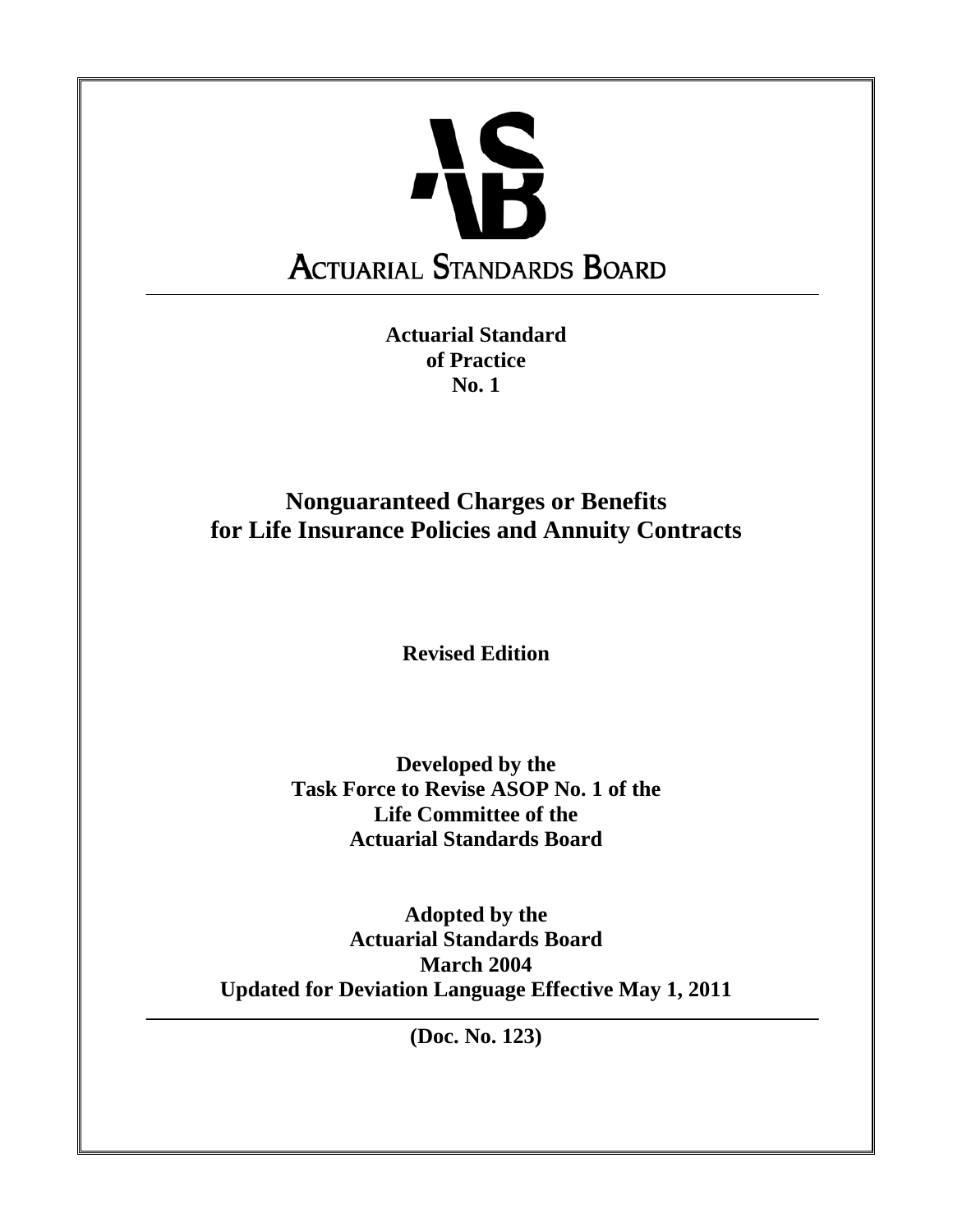# **T A B L E OF C O N T E N T S**

| <b>Transmittal Memorandum</b> |                                                                 |                                                   |  |  |
|-------------------------------|-----------------------------------------------------------------|---------------------------------------------------|--|--|
|                               | Section 1. Purpose, Scope, Cross References, and Effective Date | $\mathbf{1}$                                      |  |  |
| 1.1                           | Purpose                                                         | $\mathbf{1}$                                      |  |  |
| 1.2                           | Scope                                                           | $\mathbf{1}$                                      |  |  |
| 1.3                           | <b>Cross References</b>                                         | $\,1\,$                                           |  |  |
| 1.4                           | <b>Effective Date</b>                                           | $\overline{2}$                                    |  |  |
|                               | Section 2. Definitions                                          | $\overline{2}$                                    |  |  |
| 2.1                           | Anticipated Experience Factor                                   | $\overline{c}$                                    |  |  |
| 2.2                           | Applicable Law                                                  |                                                   |  |  |
| 2.3                           | <b>Determination Policy</b>                                     |                                                   |  |  |
| 2.4                           | Nonguaranteed Charge or Benefit                                 | $\begin{array}{c}\n2 \\ 2 \\ 2 \\ 2\n\end{array}$ |  |  |
| 2.5                           | Policy                                                          |                                                   |  |  |
| 2.6                           | <b>Policy Class</b>                                             |                                                   |  |  |
| 2.7                           | <b>Policy Factor</b>                                            | $\overline{2}$                                    |  |  |
|                               | Section 3. Analysis of Issues and Recommended Practices         | $\frac{3}{3}$                                     |  |  |
| 3.1                           | <b>Advice on Determination Policy</b>                           |                                                   |  |  |
| 3.2                           | Determination of Nonguaranteed Charges or Benefits              | $\begin{array}{c} 3 \\ 3 \\ 3 \end{array}$        |  |  |
| 3.3                           | <b>Determination Process</b>                                    |                                                   |  |  |
| 3.4                           | <b>Policy Classes</b>                                           |                                                   |  |  |
| 3.5                           | Nonguaranteed Charges or Benefits Used in Illustrations         | $\overline{4}$                                    |  |  |
| 3.6                           | Documentation                                                   | $\overline{4}$                                    |  |  |
|                               | Section 4. Communications and Disclosures                       | $\overline{4}$                                    |  |  |
| 4.1                           | <b>Actuarial Communication</b>                                  | $\overline{4}$                                    |  |  |
| 4.2                           | Disclosure                                                      | $\overline{4}$                                    |  |  |
| 4.3                           | Reliance on Data Supplied by Others                             | 5                                                 |  |  |
| <b>APPENDIXES</b>             |                                                                 |                                                   |  |  |

| Appendix 1—Background and Current Practices                        |   |
|--------------------------------------------------------------------|---|
| <b>Background</b>                                                  | 6 |
| <b>Current Practices</b>                                           |   |
| Appendix 2—Comments on the Exposure Draft and Task Force Responses |   |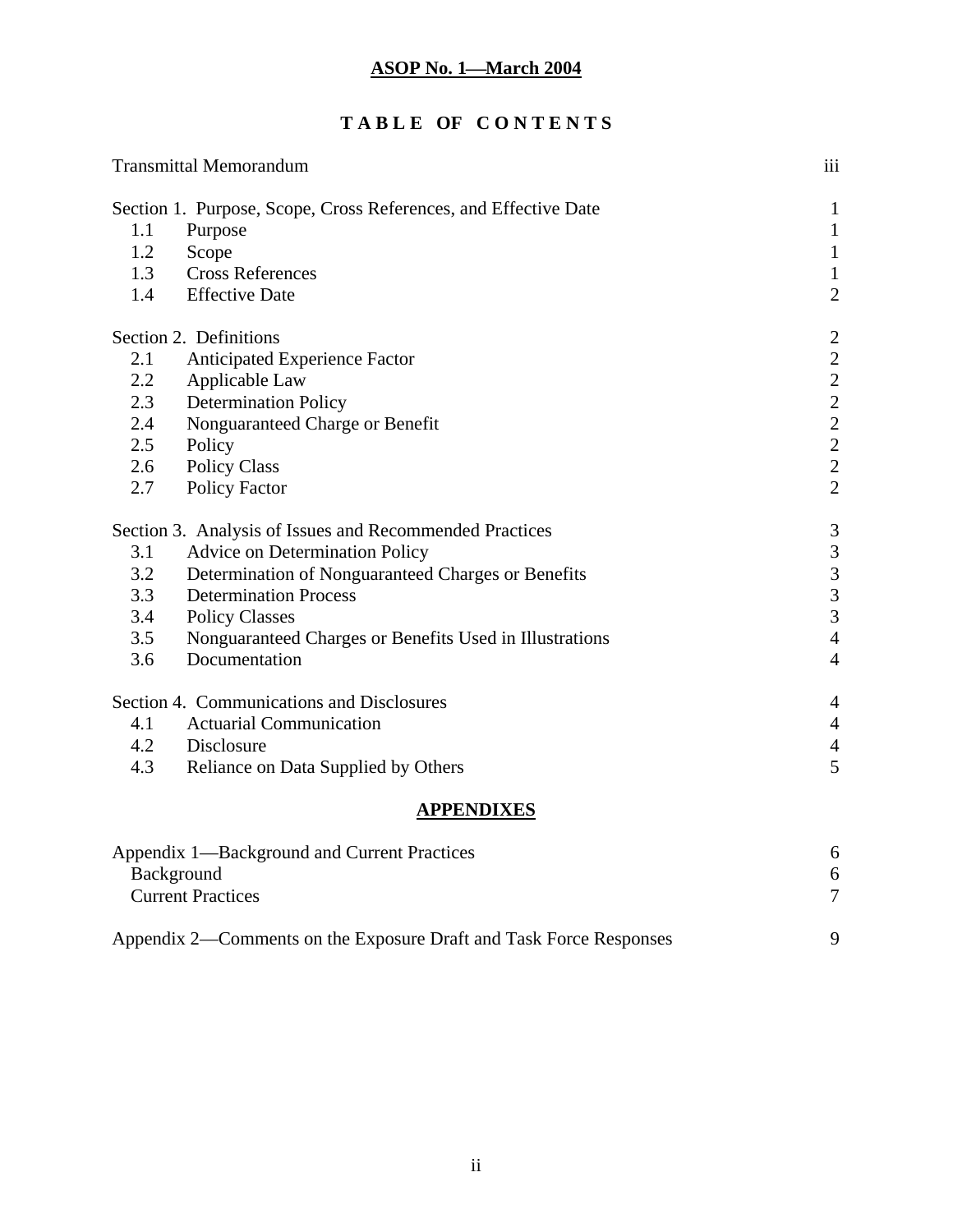March 2004

| TO:          | Members of Actuarial Organizations Governed by the Standards of Practice of the<br>Actuarial Standards Board and Other Persons Interested in Nonguaranteed<br>Charges or Benefits for Life Insurance Policies and Annuity Contracts |
|--------------|-------------------------------------------------------------------------------------------------------------------------------------------------------------------------------------------------------------------------------------|
| <b>FROM:</b> | Actuarial Standards Board (ASB)                                                                                                                                                                                                     |
| <b>SUBJ:</b> | Actuarial Standard of Practice (ASOP) No. 1                                                                                                                                                                                         |

This booklet contains the final version of ASOP No. 1, *Nonguaranteed Charges or Benefits for Life Insurance Policies and Annuity Contracts*.

#### Background

In 1986, the Interim Actuarial Standards Board adopted the original version of ASOP No. 1, which was titled *The Redetermination (or Initial Determination) of Non-Guaranteed Charges and/or Benefits for Life Insurance and Annuity Contracts*. In 1990, the Actuarial Standards Board adopted a reformatted version of ASOP No. 1.

As originally written, ASOP No. 1 was primarily concerned with the determination of nonguaranteed charges or benefits in individual life insurance policies and annuity contracts. In light of evolving practice, the ASB believed it was appropriate to revise ASOP No. 1. This revision of ASOP No. 1 adds additional guidance on the determination of nonguaranteed charges or benefits.

In 1995, the ASB adopted ASOP No. 24, *Compliance with the NAIC Life Insurance Illustrations Model Regulation*, which was created in conjunction with the National Association of Insurance Commissioners' (NAIC) *Life Insurance Illustrations Model Regulation* (hereafter the *Model*). The *Model* itself was drafted to accomplish specific regulatory objectives. ASOP No. 24 concerns itself with guidelines for compliance with the *Model*. With respect to illustrated nonguaranteed charges or benefits for life insurance policies and annuity contracts that are not subject to or represented as being in accordance with the *Model*, this revision of ASOP No. 1 imposes new obligations on the actuary that reflect generally accepted actuarial practice.

#### Exposure Draft

The exposure draft of this ASOP was issued in March 2003, with a comment deadline of August 15, 2003. Fifteen comment letters were received. The task force carefully considered all comments received and made clarifying changes to the language in some sections. For a summary of the substantive issues contained in the exposure draft comment letters and the task force's responses, please see appendix 2.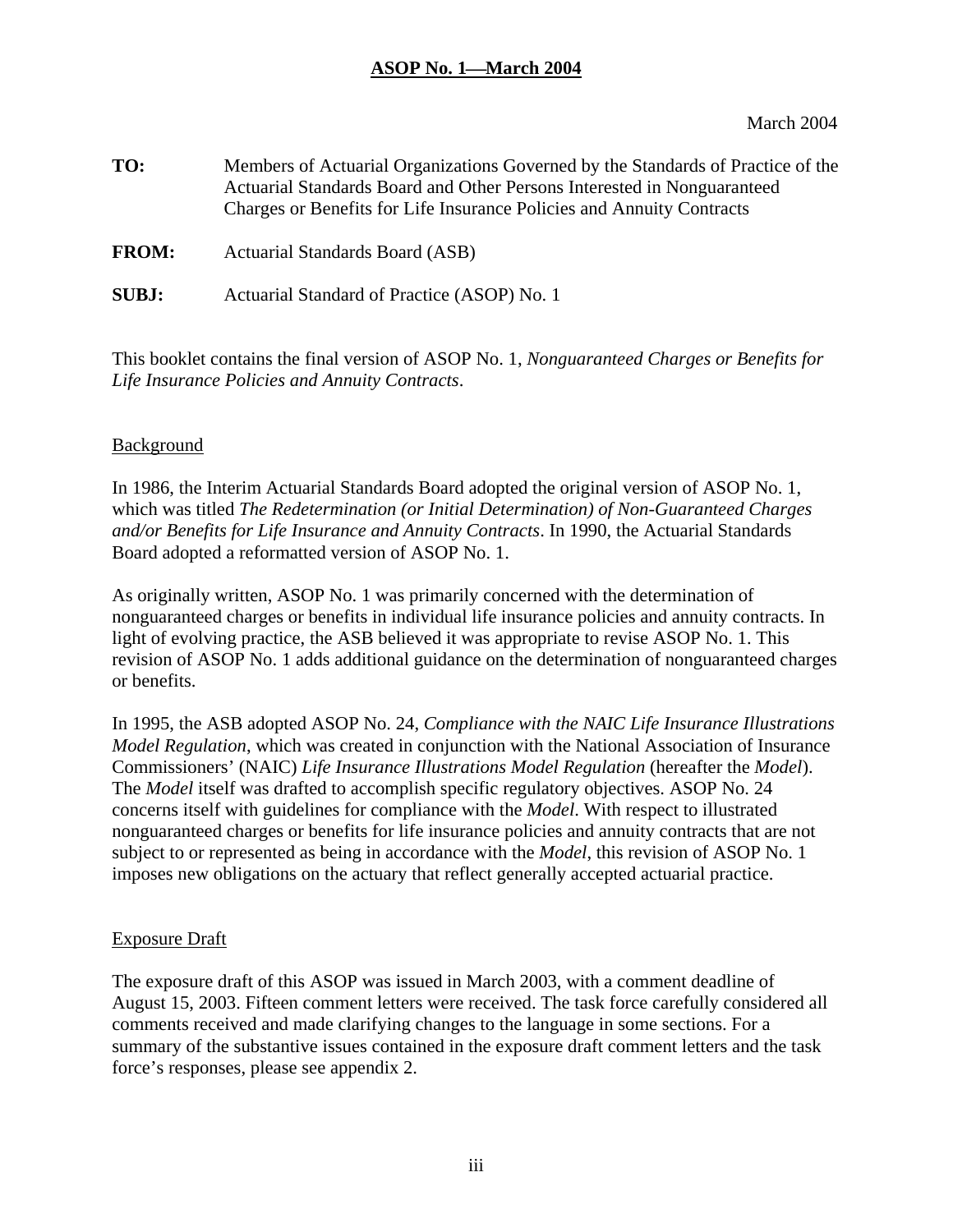The most significant changes from the exposure draft are as follows:

- 1. The task force revised the standard to utilize the term "determination" in place of "redetermination."
- 2. The task force modified section 3.1 to clarify that the actuary should consider relevant policy provisions and applicable law.
- 3. The task force clarified section 3.5, which addresses the actuary's responsibilities with respect to illustrations not subject to ASOP No. 24.
- 4. Section 3.6, Documentation, was added to conform with other recently adopted ASOPs. In addition, the task force changed the heading of section 4.2 to Disclosure and changed the requirements to provide more flexibility.
- 5. The task force changed the term "company" to "insurer" throughout the ASOP to recognize that an insurer is not necessarily a company.

The ASB voted in March 2004 to adopt this standard.

Task Force to Revise ASOP No. 1

Thomas A. Phillips, Chairperson Thomas A. Campbell Nik Godon Michael A. Cioffi Kenton L. Scheiwe

Life Committee of the ASB

Robert G. Meilander, Chairperson Charles Carroll Thomas A. Phillips Michael A. Cioffi Allan W. Ryan Stephen N. Patzman Barry L. Shemin

Actuarial Standards Board

 Michael A. LaMonica, Chairperson Cecil D. Bykerk William A. Reimert Ken W. Hartwell Lawrence J. Sher Lew H. Nathan Karen F. Terry Godfrey Perrott William C. Weller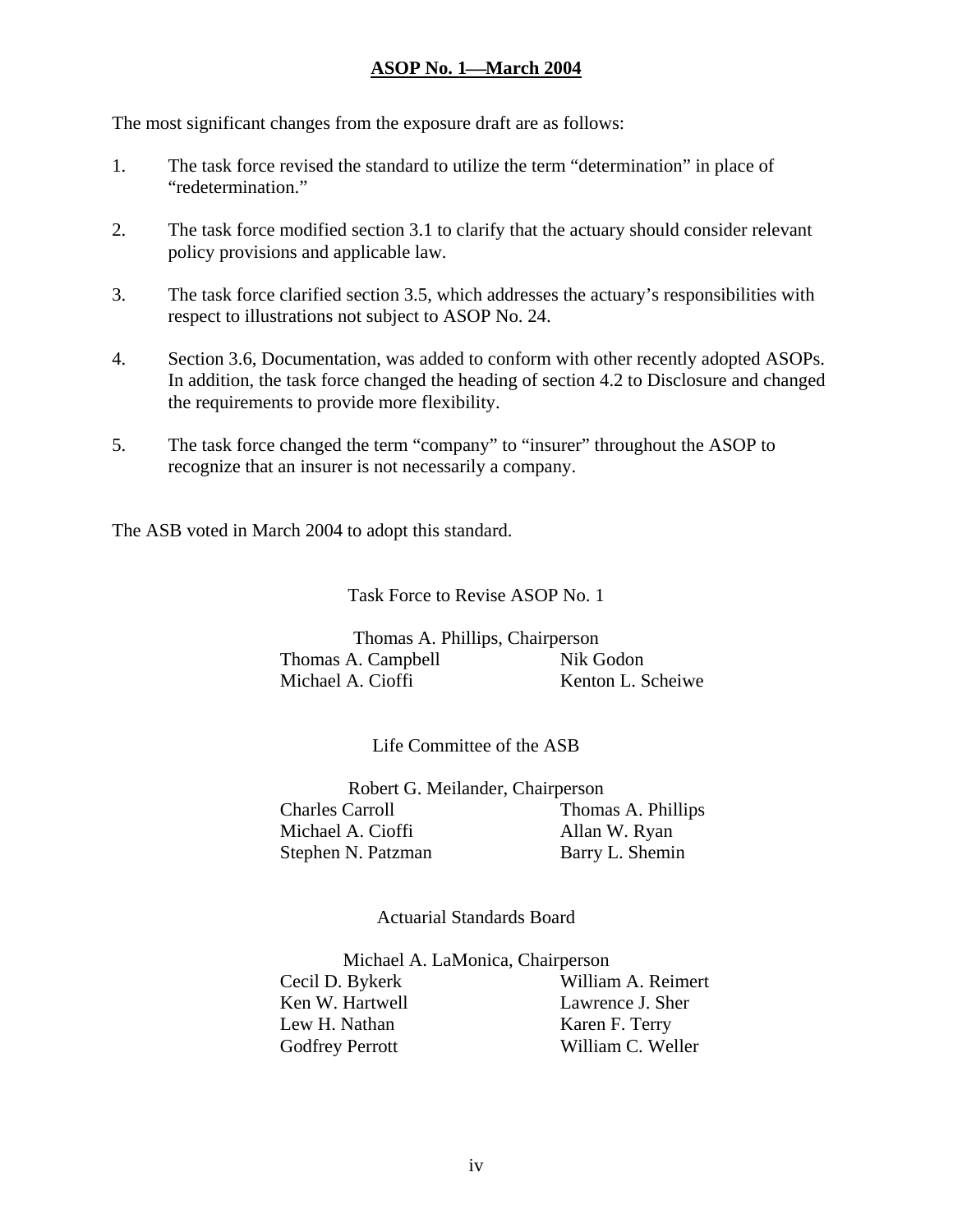### **ACTUARIAL STANDARD OF PRACTICE NO. 1**

#### **NONGUARANTEED CHARGES OR BENEFITS FOR LIFE INSURANCE POLICIES AND ANNUITY CONTRACTS**

### **STANDARD OF PRACTICE**

#### Section 1. Purpose, Scope, Cross References, and Effective Date

- 1.1 Purpose—This actuarial standard of practice (ASOP) provides guidance to actuaries with respect to the determination of, or the development of determination policy on, nonguaranteed charges or benefits for life insurance policies and annuity contracts. Throughout this standard, the term *determination* includes both initial determination and subsequent redeterminations, where appropriate.
- 1.2 Scope—This standard applies to actuaries when performing professional services in connection with the determination and illustration of nonguaranteed charges or benefits (except as provided below) for life insurance policies and annuity contracts where nonguaranteed charges or benefits may vary at the discretion of the insurer. Examples of such policies include fixed and variable universal life policies, indeterminate premium policies, deferred annuity contracts, and equity-indexed policies.

This standard does not apply to actuaries when performing professional services with respect to illustrations of nonguaranteed charges or benefits subject to ASOP No. 24, *Compliance with the NAIC Life Insurance Illustrations Model Regulation*.

This standard does not apply to actuaries when performing professional services with respect to policyholder dividends, which are covered by ASOP No. 15, *Dividend Determination for Participating Individual Life Insurance Policies and Annuity Contracts*. To the extent that a policy involves both nonguaranteed charges or benefits and policyholder dividends, this standard applies with respect to nonguaranteed charges or benefits, and ASOP No. 15 applies with respect to policyholder dividends.

If the actuary departs from the guidance set forth in this standard in order to comply with applicable law (statutes, regulations, and other legally binding authority), or for any other reason the actuary deems appropriate, the actuary should refer to section 4.

1.3 Cross References—When this standard refers to the provisions of other documents, the reference includes the referenced documents as they may be amended or restated in the future, and any successor to them, by whatever name called. If any amended or restated document differs materially from the originally referenced document, the actuary should consider the guidance in this standard to the extent it is applicable and appropriate.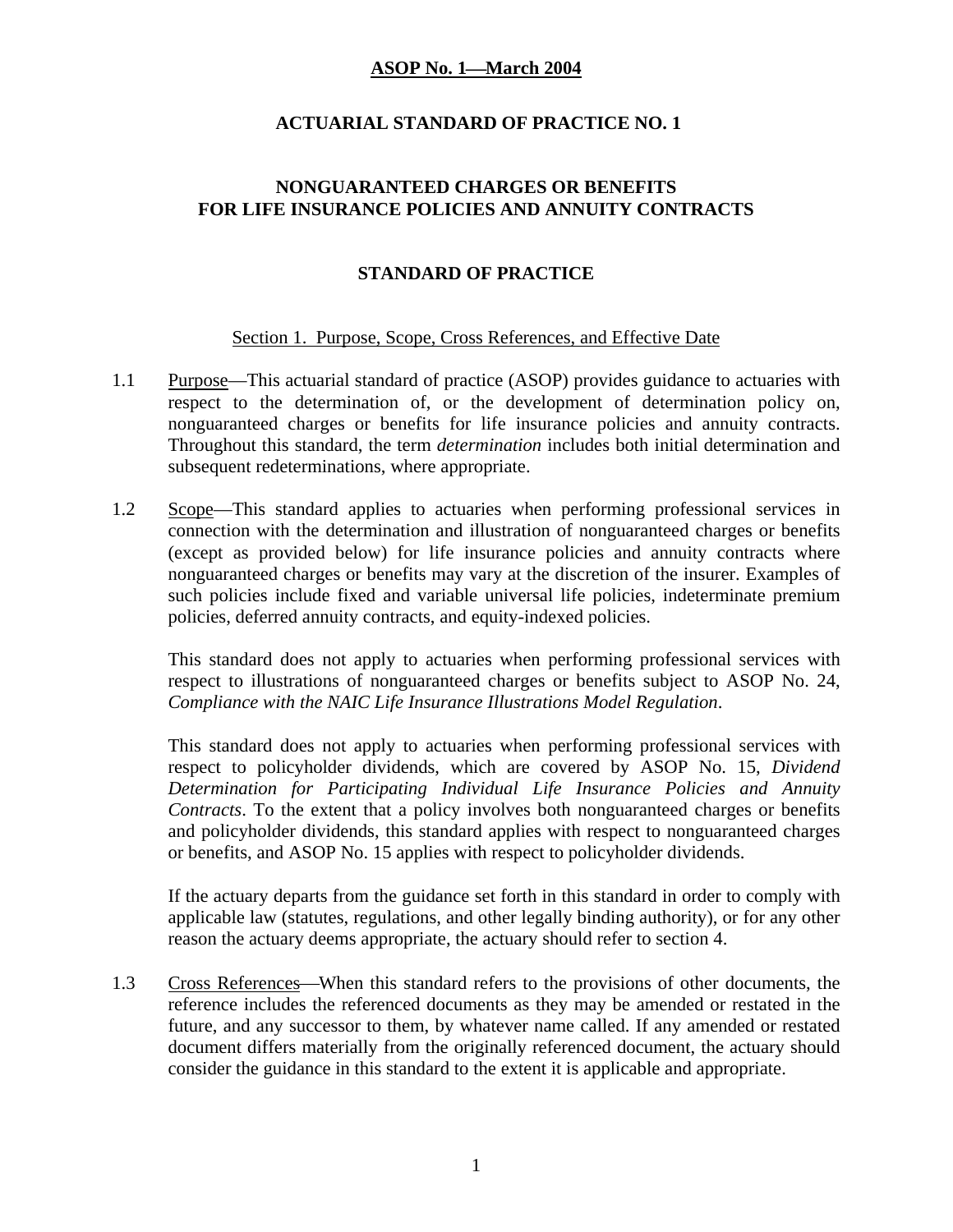1.4 Effective Date—This standard is effective for all actuarial work performed within the scope of this standard on or after September 30, 2004.

#### Section 2. Definitions

The terms below are defined for use in this actuarial standard of practice.

- 2.1 Anticipated Experience Factor—An assumption that reflects anticipated experience and may be used to determine nonguaranteed charges or benefits. A particular anticipated experience factor reflects future experience of a specific type. Examples of experience factors include investment income, mortality, policy termination, and expense rates.
- 2.2 Applicable Law—Federal, state, and local statutes, regulations, case law, and other legal binding authority that may govern the actuarial work being performed.
- 2.3 Determination Policy—The insurer's criteria or objectives for determining nonguaranteed charges or benefits for a particular policy class.
- 2.4 Nonguaranteed Charge or Benefit—Any element within a policy (as defined in section 2.5), other than policy dividends, which affects policyholder costs or value, and which may be changed at the discretion of the insurer after issue. Examples of nonguaranteed charges or benefits include excess interest, mortality charges or expense charges lower than those guaranteed in the policy, indeterminate premiums, and participation rates for equity-indexed products.
- 2.5 Policy—Except when used in the term *determination policy*, policy refers to individual life insurance policies and annuity contracts and group life insurance and annuity certificates with nonguaranteed charges or benefits that operate in substantially the same manner as individual life insurance policies and individual annuity contracts with respect to nonguaranteed charges or benefits.
- 2.6 Policy Class—A group of policies considered together for purposes of determining a nonguaranteed charge or benefit.
- 2.7 Policy Factor—A premium, value, charge, or benefit that limits a nonguaranteed charge or benefit. Policy factors are based on the guarantees defined in the policy. Examples of policy factors include minimum cash values, minimum interest rates, maximum mortality charges, maximum gross premiums, and maximum policy loan interest rates.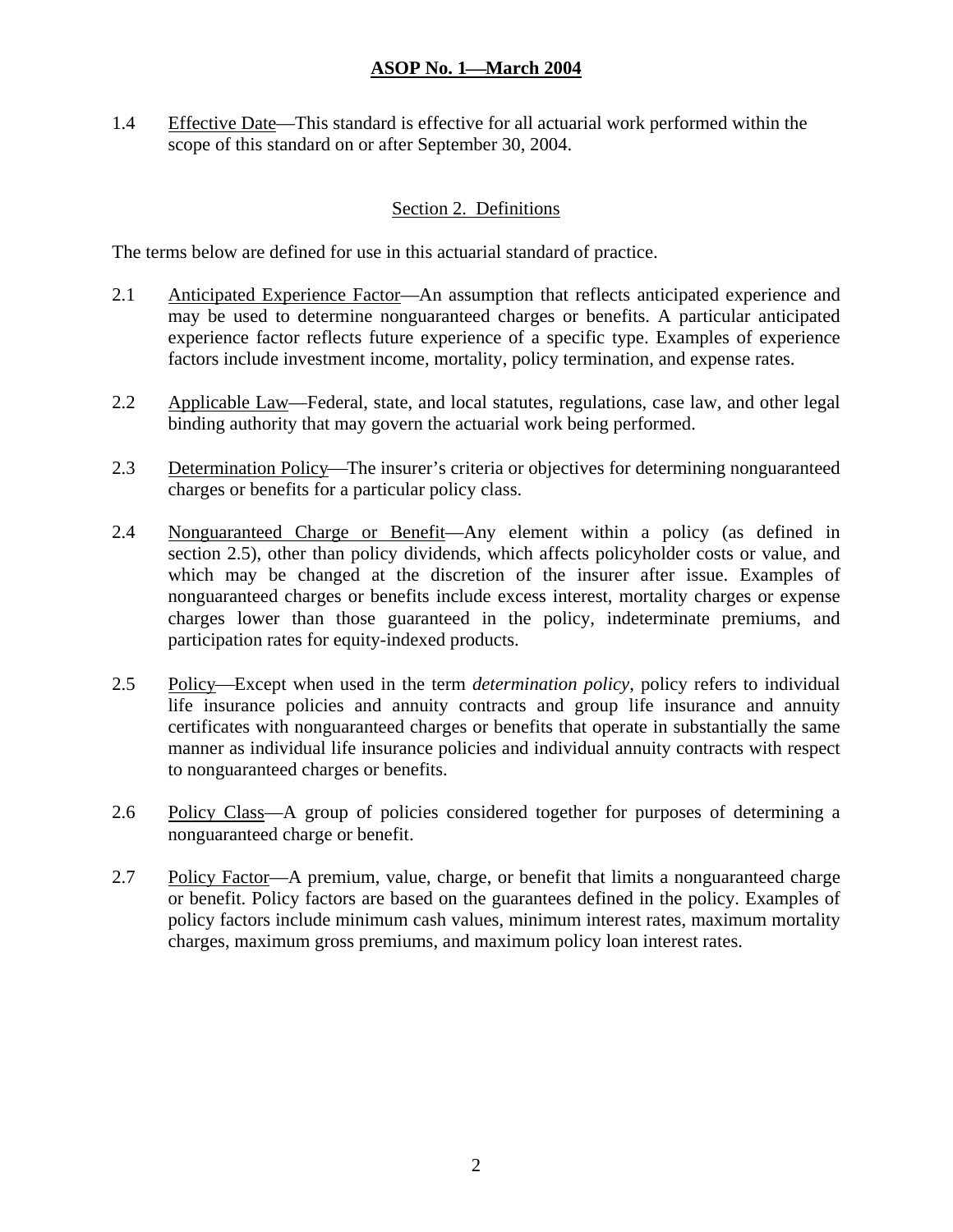#### Section 3. Analysis of Issues and Recommended Practices

- 3.1 Advice on Determination Policy—When advising the insurer on the actuarial aspects of a determination policy, the actuary's advice should be consistent with the insurer's stated marketing, financial, and other objectives. The actuary should consider relevant policy provisions and applicable law.
- 3.2 Determination of Nonguaranteed Charges or Benefits—The actuary should recommend nonguaranteed charges or benefits that are consistent with the insurer's determination policy. When the determination policy is not provided to the actuary, the actuary should inquire about the insurer's intentions for the determination of nonguaranteed charges or benefits and have the insurer confirm those intentions as the determination policy.
- 3.3 Determination Process—The actuary may use modeling, averaging, grouping of policy classes, or other methods, as the actuary deems appropriate, to calculate the specific nonguaranteed charges or benefits.

Determination is a process subject to practical constraints. The actuary should consider relevant conditions and circumstances such as the size of a particular group of policies, and the costs, practical difficulties, and effects of making changes to the nonguaranteed charges or benefits.

The actuary should consider conducting sensitivity tests of the impact of likely deviations from the anticipated experience on which the actuary's advice is based, if the actuary expects such deviations to have a material effect.

- 3.4 Policy Classes—Policies will usually be grouped into classes for purposes of determining nonguaranteed charges or benefits. The determination policy may include a definition of the policy classes to be used. If the policy classes have not been defined in the determination policy, the actuary should establish policy classes considering criteria such as the following:
	- a. the similarity of the policy types;
	- b. the structure of policy factors and nonguaranteed charges or benefits;
	- c. the similarity of anticipated experience factors;
	- d. the time period over which the policies were issued; and
	- e. the underwriting and marketing characteristics of the policies.

In addition, the actuary may consider combining policy classes that are reasonably consistent based on the above criteria if, in the actuary's professional judgment, such combinations would be appropriate.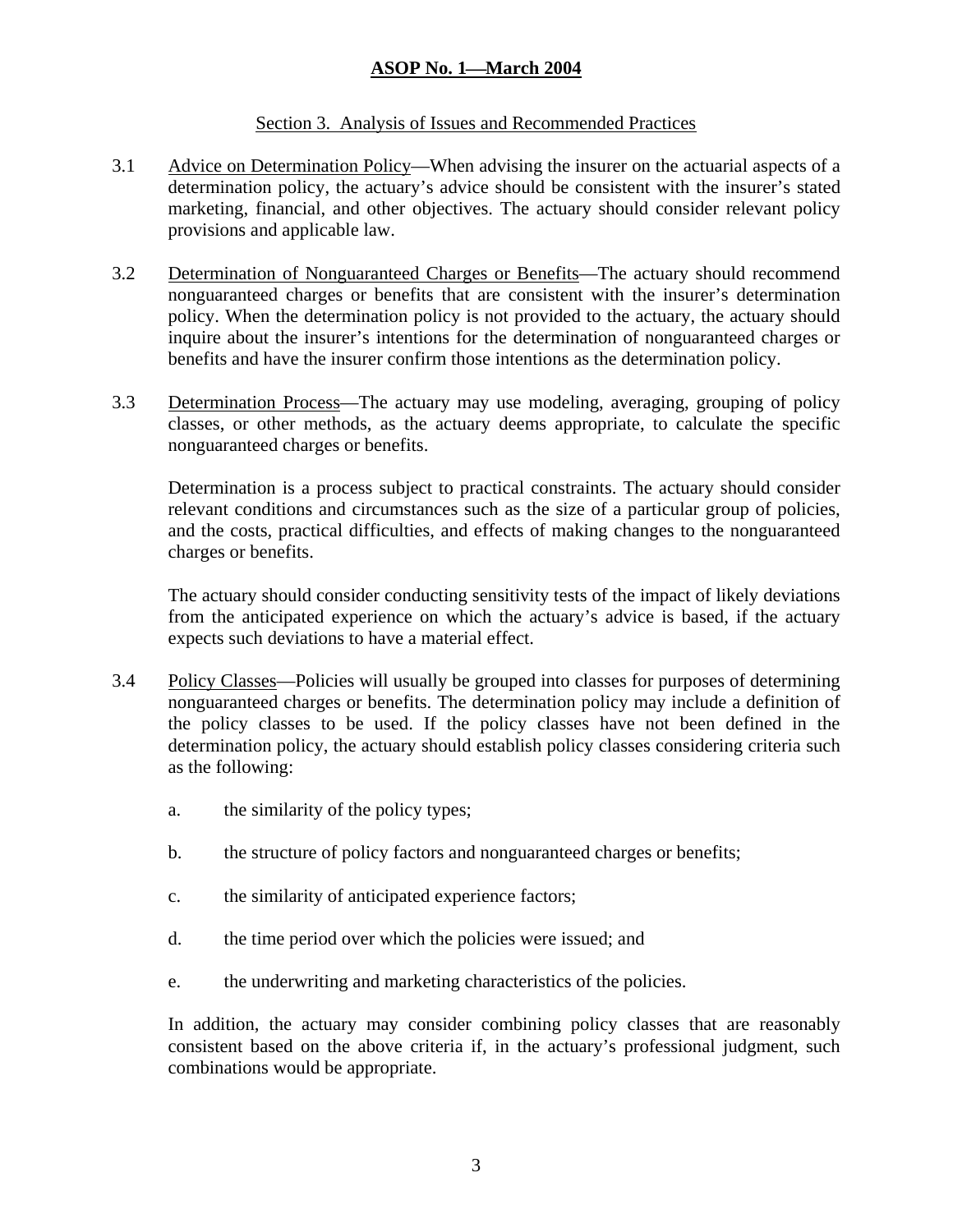- 3.5 Nonguaranteed Charges or Benefits Used in Illustrations—The actuary should determine nonguaranteed charges or benefits to be used in illustrations not subject to ASOP No. 24 consistently with how the actuary determines nonguaranteed charges or benefits for the policies involved. The actuary should consider conducting tests of illustrated nonguaranteed charges or benefits to ascertain whether those could be supported by reasonably anticipated experience.
- 3.6 Documentation—The actuary should prepare and retain adequate documentation in compliance with the requirements of ASOP No. 41, *Actuarial Communications*. The actuary should prepare sufficient documentation to comply with the disclosure requirements of section 4.2.

#### Section 4. Communications and Disclosures

- 4.1 Actuarial Communication—The actuary should issue an actuarial communication in accordance with ASOP No. 41 to the insurer stating the actuary's recommendations for the nonguaranteed charges or benefits and the bases therefor, unless another actuary advising the same insurer is issuing such an actuarial communication that incorporates such work.
- 4.2 Disclosure—The actuary should disclose the following items when appropriate and available:
	- a. a description of the insurer's determination policy for the policies and policy classes involved. The actuary should describe any additional material assumptions with respect to the determination policy that were made to complete the analysis;
	- b. any known areas in which the recommended nonguaranteed charges or benefits do not follow the insurer's determination policy;
	- c. any material change in the determination policy or in the assumptions the actuary has made about the determination policy since the previous determination;
	- d. the policy classes involved and any material changes in the assignment of policies to policy classes;
	- e. a description of the processes and methods used in the determination of nonguaranteed charges or benefits, including any significant modeling, averaging, or other approximation methods;
	- f. the nonguaranteed charges or benefits recommended for the forthcoming period;
	- g. the significant policy factors used in the determination of nonguaranteed charges and benefits;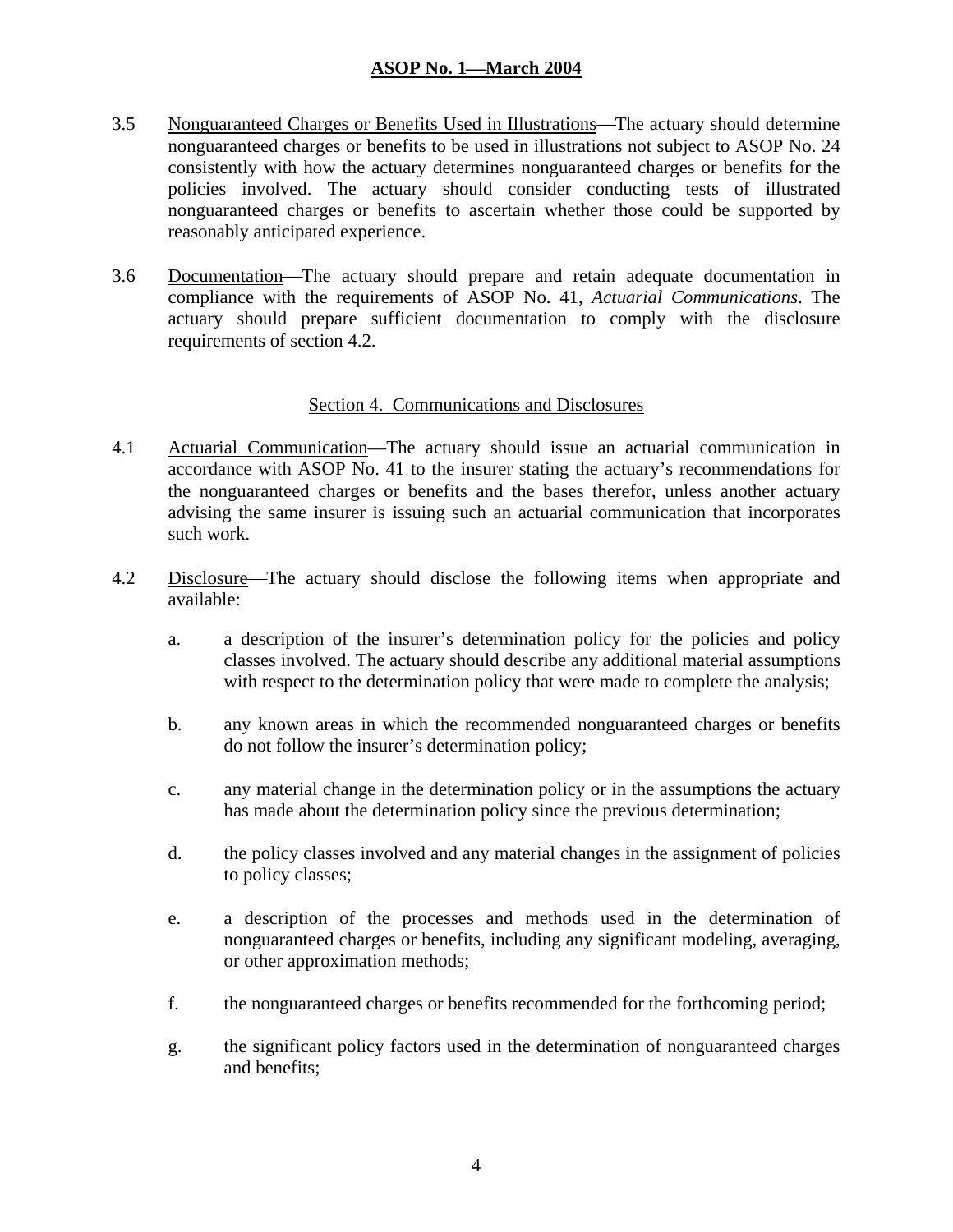- h. the anticipated experience factors used in the determination of nonguaranteed charges and benefits and any material changes in such factors from the last determination;
- i. any conclusions or recommendations related to sensitivity testing;
- j. applicable law recognized in formulating the actuary's recommendations;
- k. the disclosure in ASOP No. 41, section 4.2, if any material assumption or method was prescribed by applicable law (statutes, regulations, and other legally binding authority);
- l. the disclosure in ASOP No. 41, section 4.3, if the actuary states reliance on other sources and thereby disclaims responsibility for any material assumption or method selected by a party other than the actuary; and
- m. the disclosure in ASOP No. 41, section 4.4, if, in the actuary's professional judgment, the actuary has otherwise deviated materially from the guidance of this ASOP.
- 4.3 Reliance on Data Supplied by Others—The actuary may rely on data supplied by another. In doing so, the actuary should disclose both the fact and the extent of such reliance. The accuracy and comprehensiveness of data supplied by others are the responsibility of those who supply the data. For further guidance, the actuary is directed to ASOP No. 23, *Data Quality*.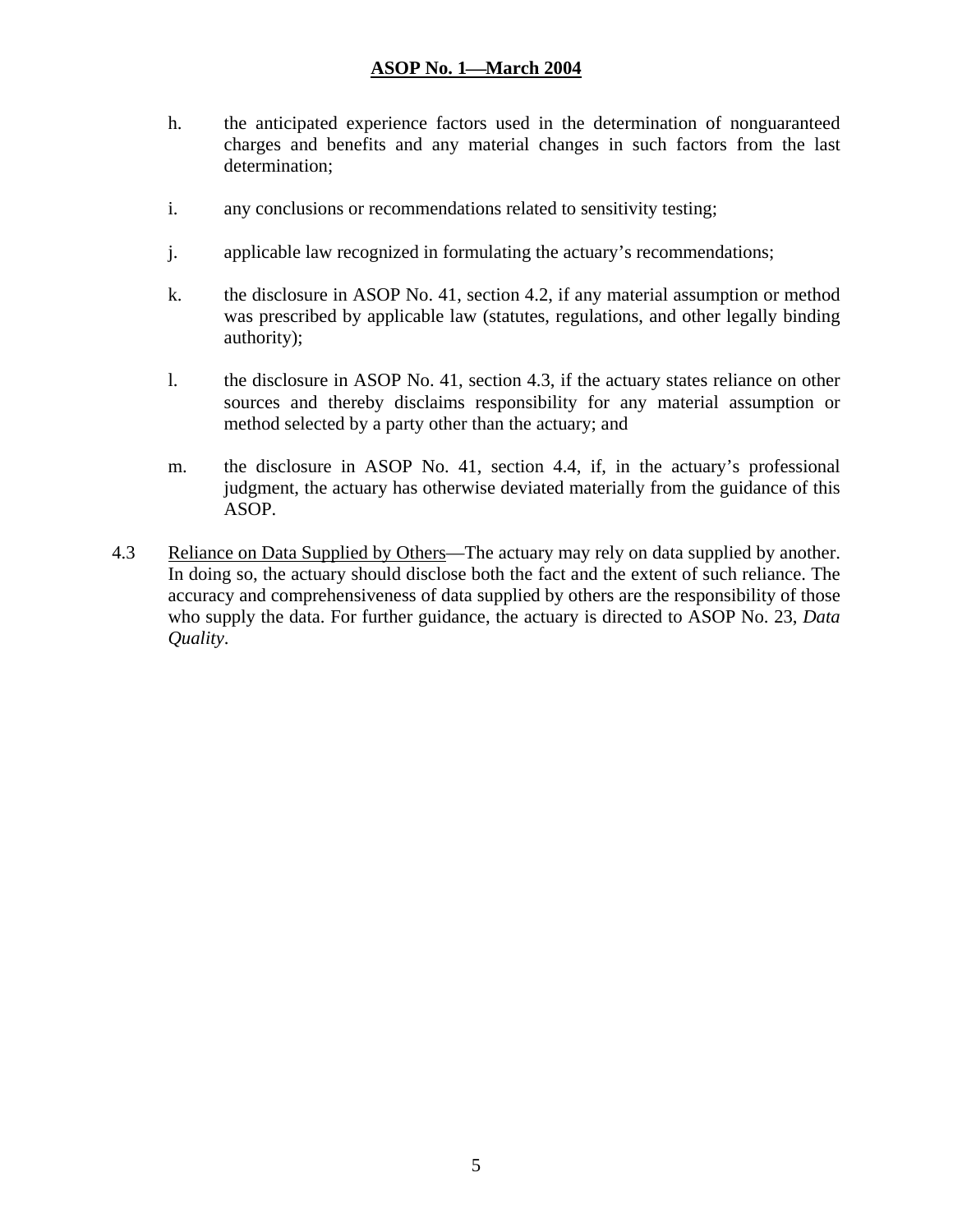### **Appendix 1**

### **Background and Current Practices**

*Note*: This appendix is provided for informational purposes, but is not part of the standard of practice.

### Background

In the mid-1970s, there began to be increased activity with respect to products with nonguaranteed charges or benefits as opposed to dividends under traditional participating policies. Reasons for this included items such as the increased volatility in the North American economy, increased competition within the insurance industry, and the advent of universal life whose unbundled form required nonguaranteed charges or benefits.

Because of the increased activity on these products, they came to represent significant market share and financial significance, and it was deemed necessary to develop an actuarial standard of practice in this area. Thus, the Interim Actuarial Standards Board adopted the original version of ASOP No. 1 in October 1986. The Actuarial Standards Board adopted a reformatted version of ASOP No. 1 in 1990.

In 1986, the policies in question were still evolving and there was little standardization in such areas as benefit design, pricing structure, marketing practices, and investment philosophies. It was, therefore, impossible for the standard to offer guidance on issues for which there was no generally accepted actuarial practice, such as for the applicability of the contribution principle, which had been accepted and in effect for many years for traditional participating life policies. Rather, the standard reflected that the actuary's essential obligations were (1) to assure the completion of all of the activities required to advise the client professionally; and (2) to prepare an actuarial communication for the client presenting this advice.

Since the promulgation of the original standard in 1986, the volume of these products sold has continued to grow and considerable product innovation has taken place. As a result, there is now a clearer understanding of what represents generally accepted actuarial practice with respect to these products, and ASOP No. 1 has been revised to reflect these practices.

Furthermore, ASOP No. 15, *Dividend Determination for Participating Individual Life Insurance Policies and Annuity Contracts*, has been revised and ASOP No. 24, *Compliance with the NAIC Life Insurance Illustration Model Regulation*, has been promulgated. ASOP No. 1 has also been revised to be consistent, where appropriate, with these newer standards.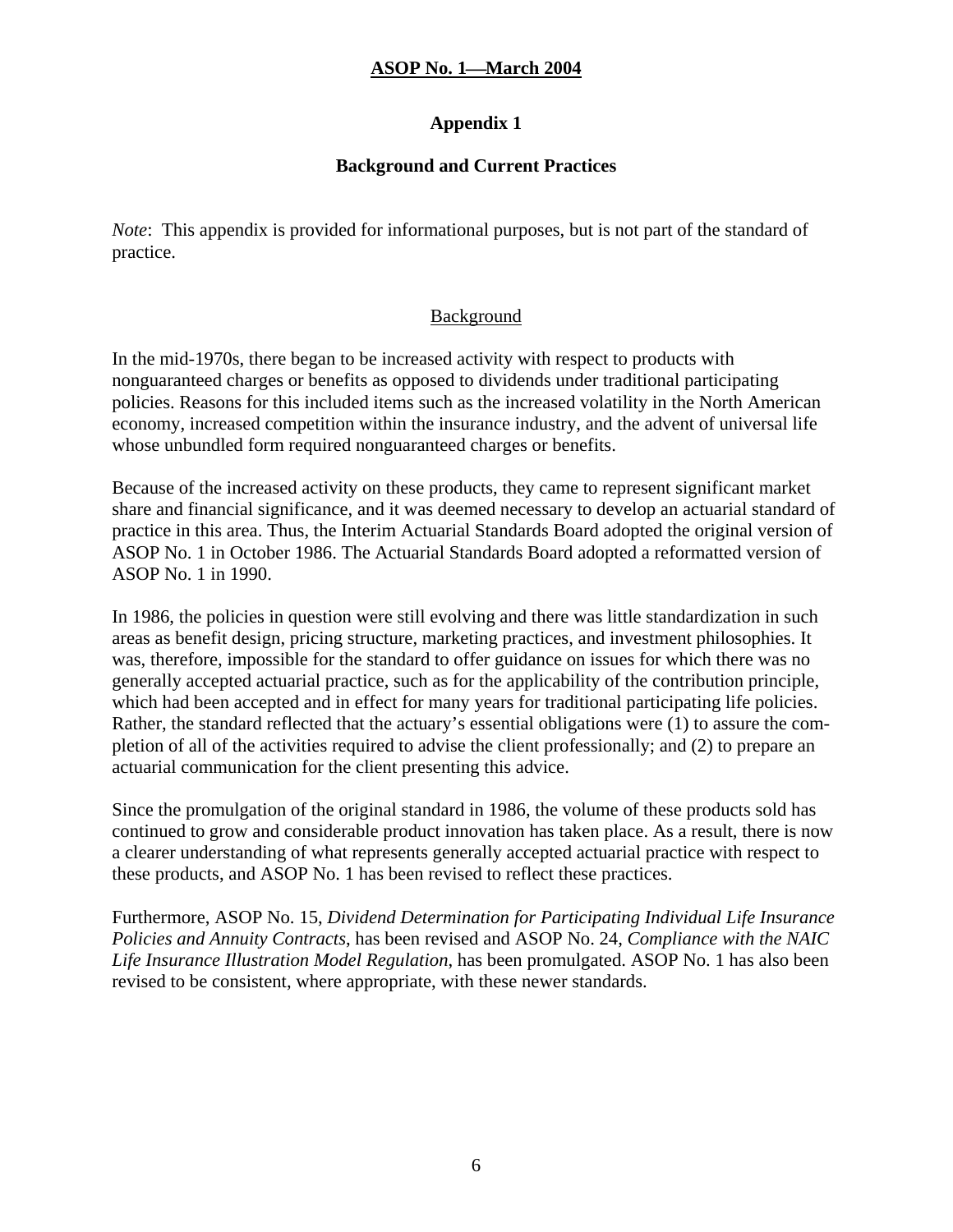### Current Practices

The actuary may provide professional services in two principal areas with respect to nonguaranteed charges or benefits. The actuary is normally involved in the determination of nonguaranteed charges or benefits in accordance with insurer determination policy. The actuary may also be involved in advising the insurer in setting the determination policy.

It is common in current practice to base advice on the determination of nonguaranteed charges or benefits of policies, including the relationship between nonguaranteed charges and benefits and the anticipated experience factors, on insurer determination policy. Insurer determination policy may be documented in sufficient detail (for example, in a previous actuarial communication) for the actuary to appropriately determine the nonguaranteed elements in question. If not, the actuary will generally gather sufficient information from the insurer to provide the actuarial services.

The recovery of past losses or the distribution of past gains may be an aspect of the determination policy. In addressing this issue, the actuary will typically look to policy provisions, insurer determination policy, and applicable law.

It is also common in practice for the actuary to adjust nonguaranteed charges or benefits for items not directly related to the actual nonguaranteed charge or benefit, such as the following:

- a. to reflect anticipated gains or losses on supplementary benefit riders;
- b. to reflect anticipated gains or losses arising from the usage of settlement option guarantees;
- c. to reflect other anticipated gains or losses arising from policy factors, such as nonforfeiture interest rates that are low or high relative to projected investment income rates;
- d. to smooth the transition from one set of nonguaranteed charges or benefits to another;
- e. to smooth the incidence of nonguaranteed charges or benefits between policy durations; and
- f. to be consistent with nonguaranteed charges or benefits of other similar products.

The actuary may also advise the insurer on the formulation of insurer determination policy. When advising on determination policy, the actuary commonly reviews the determination policy of similar polices with respect to the policy classes and nonguaranteed charges or benefits. Insurer determination policy with respect to nonguaranteed charges or benefits is not necessarily fixed. The insurer may appropriately adjust determination policy among groups of policies or may revise a determination policy for a given product in order to meet changing financial, marketing, and other goals.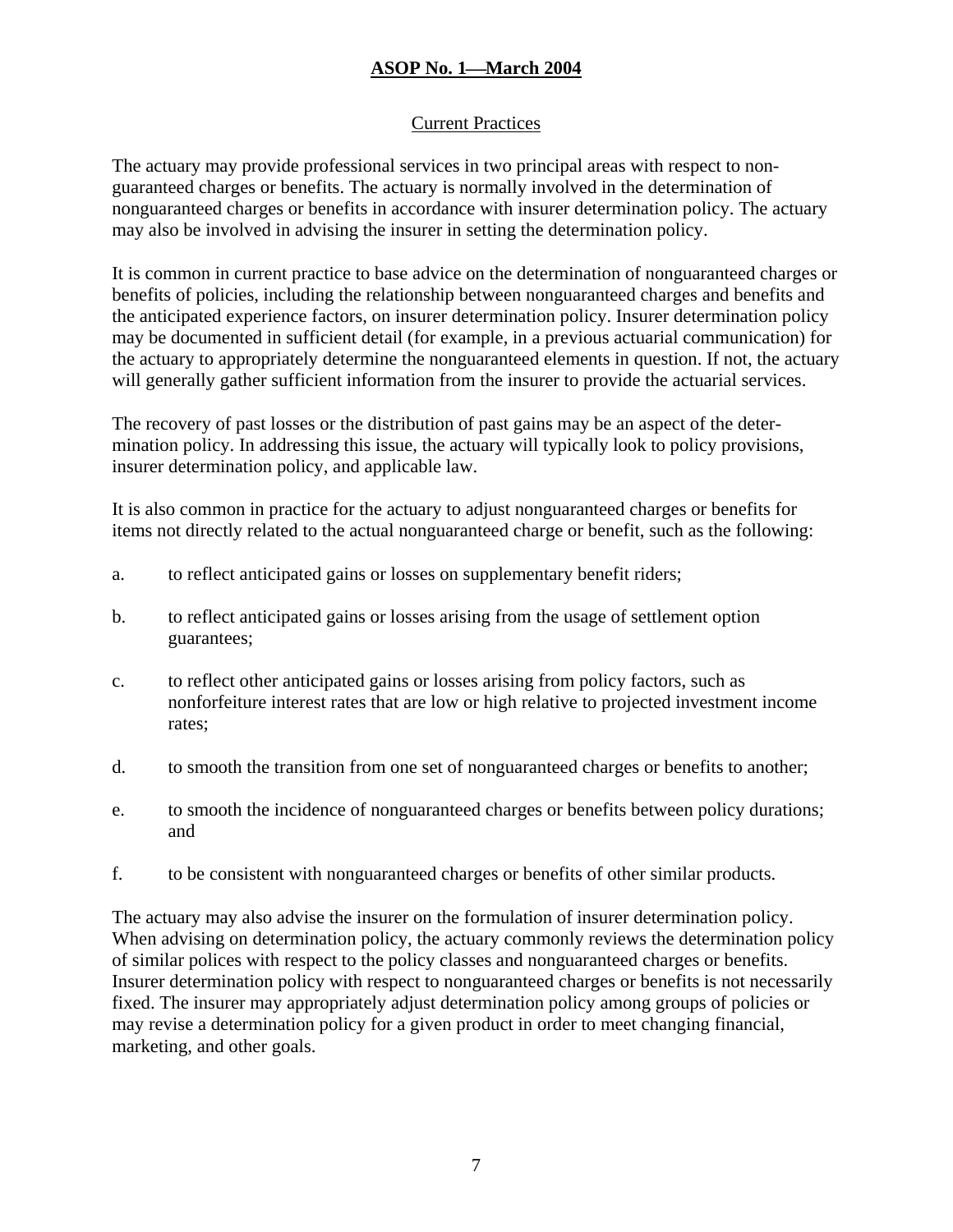The actuary may have responsibilities in addition to the requirements of this ASOP. For example, the Exhibit 5 Interrogatories of the National Association of Insurance Commissioners' current annual statement address additional issues with respect to the determination of nonguaranteed charges or benefits (see section 3.5 of this standard).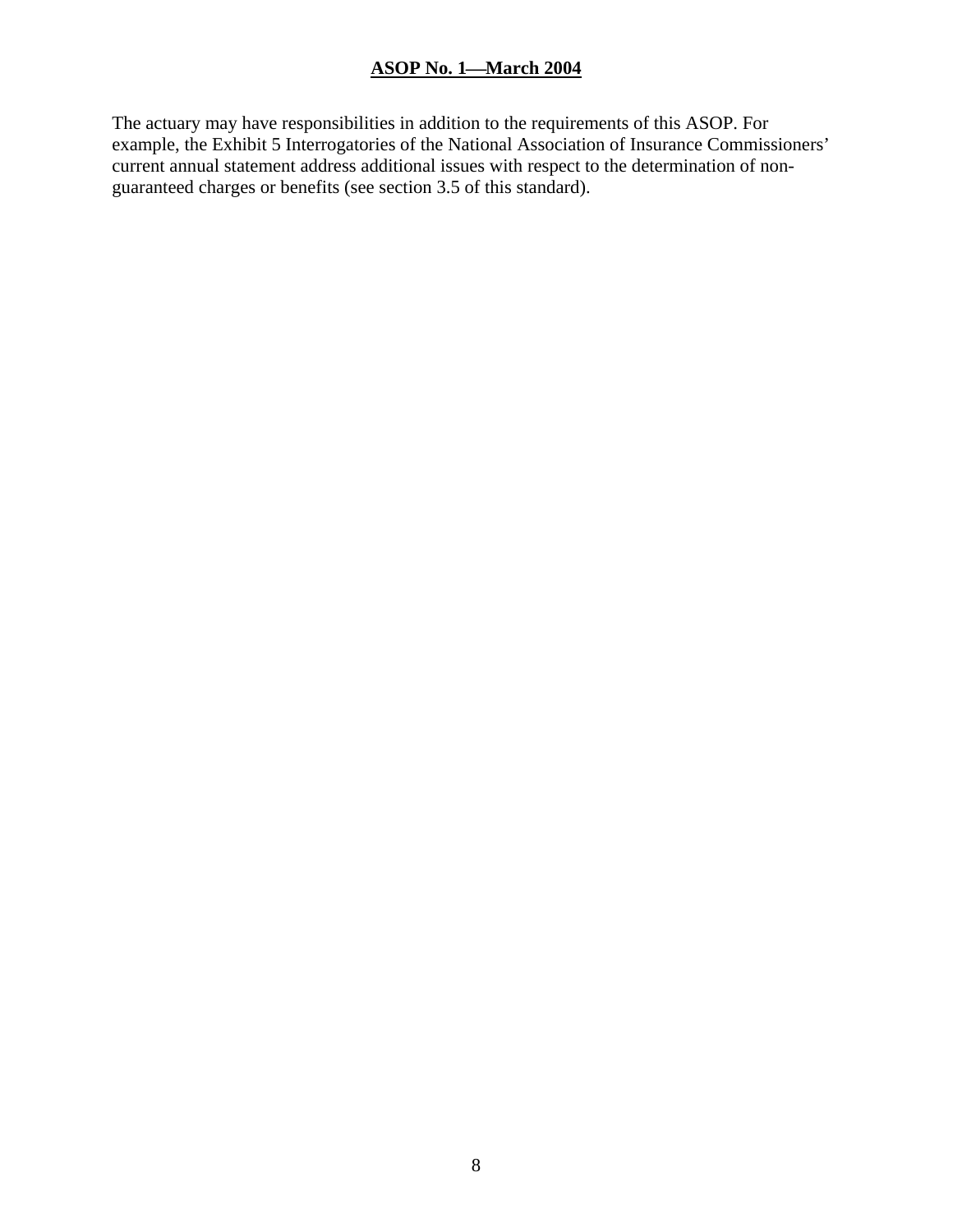### **Appendix 2**

### **Comments on the Exposure Draft and Task Force Responses**

The exposure draft of this revised actuarial standard of practice (ASOP), titled *The Determination of Nonguaranteed Charges or Benefits for Life Insurance Policies and Annuity Contracts*, was issued in March 2003, with a comment deadline of August 15, 2003. Fifteen comment letters were received. The ASOP No. 1 Task Force carefully considered all comments received. Summarized below are the significant issues and questions contained in the comment letters and the task force's responses. Unless otherwise noted, the section numbers and titles used below refer to those in the exposure draft. Where the task force changed a term between the exposure draft and the final standard (for example, replacing *company* with *insurer*), the comment reflects the original term used by the commentator, whereas the response uses the term as it appears in the final standard.

| <b>GENERAL COMMENTS</b>       |                                                                                                                                                                   |  |
|-------------------------------|-------------------------------------------------------------------------------------------------------------------------------------------------------------------|--|
| Comment                       | A few commentators stated that the use of the terminology "redetermination (or initial determination)"                                                            |  |
|                               | in the title and the reliance on the term "redetermination" in the standard was unnecessarily obtuse.                                                             |  |
| Response                      | The task force agreed and revised the standard to utilize the term "determination."                                                                               |  |
|                               | <b>SECTION 1. PURPOSE, SCOPE, CROSS-REFERENCES, AND EFFECTIVE DATE</b>                                                                                            |  |
| <b>Section 1.2, Scope</b>     |                                                                                                                                                                   |  |
| Comment                       | One commentator observed that this standard is limited in scope by two other standards, ASOP                                                                      |  |
|                               | No. 15, Dividend Determination for Participating Individual Life Insurance Policies and Annuity                                                                   |  |
|                               | Contracts, and ASOP No. 24, Compliance with the NAIC Life Insurance Illustrations Model                                                                           |  |
|                               | Regulation. The commentator also suggested that the scope be expanded to allow for future standards                                                               |  |
|                               | that may take precedence over the current standard.                                                                                                               |  |
|                               |                                                                                                                                                                   |  |
| Response                      | The task force agreed that future standards might take precedence over current ones, but believed that                                                            |  |
|                               | it was beyond the scope of the standard to provide for possible future standards.                                                                                 |  |
| Comment                       | The task force solicited comments on whether the scope should provide guidance in other areas such                                                                |  |
|                               | as health or credit insurance policies with nonguaranteed elements. The general consensus of the<br>commentators was that the scope was appropriately determined. |  |
|                               |                                                                                                                                                                   |  |
| Response                      | The task force agreed with the general consensus and made no change in scope.                                                                                     |  |
| Comment                       | One commentator suggested that variable products be included in the examples of policies with                                                                     |  |
|                               | nonguaranteed elements.                                                                                                                                           |  |
|                               |                                                                                                                                                                   |  |
| Response                      | The task force agreed and added variable products.                                                                                                                |  |
| <b>SECTION 2. DEFINITIONS</b> |                                                                                                                                                                   |  |
|                               | Section 2.2, Applicable Law                                                                                                                                       |  |
| Comment                       | One commentator suggested that sections 2.2 and 4.2(j) may place an excessively burdensome                                                                        |  |
|                               | requirement on the actuary to recognize and document all applicable law in the determination of                                                                   |  |
|                               | nonguaranteed charges or benefits.                                                                                                                                |  |
| Response                      | The task force believed that applicable law should be considered and added language to section 3.1 to                                                             |  |
|                               | make this clear. Section 4.2 was modified to reflect appropriate documentation of the applicable law.                                                             |  |
|                               |                                                                                                                                                                   |  |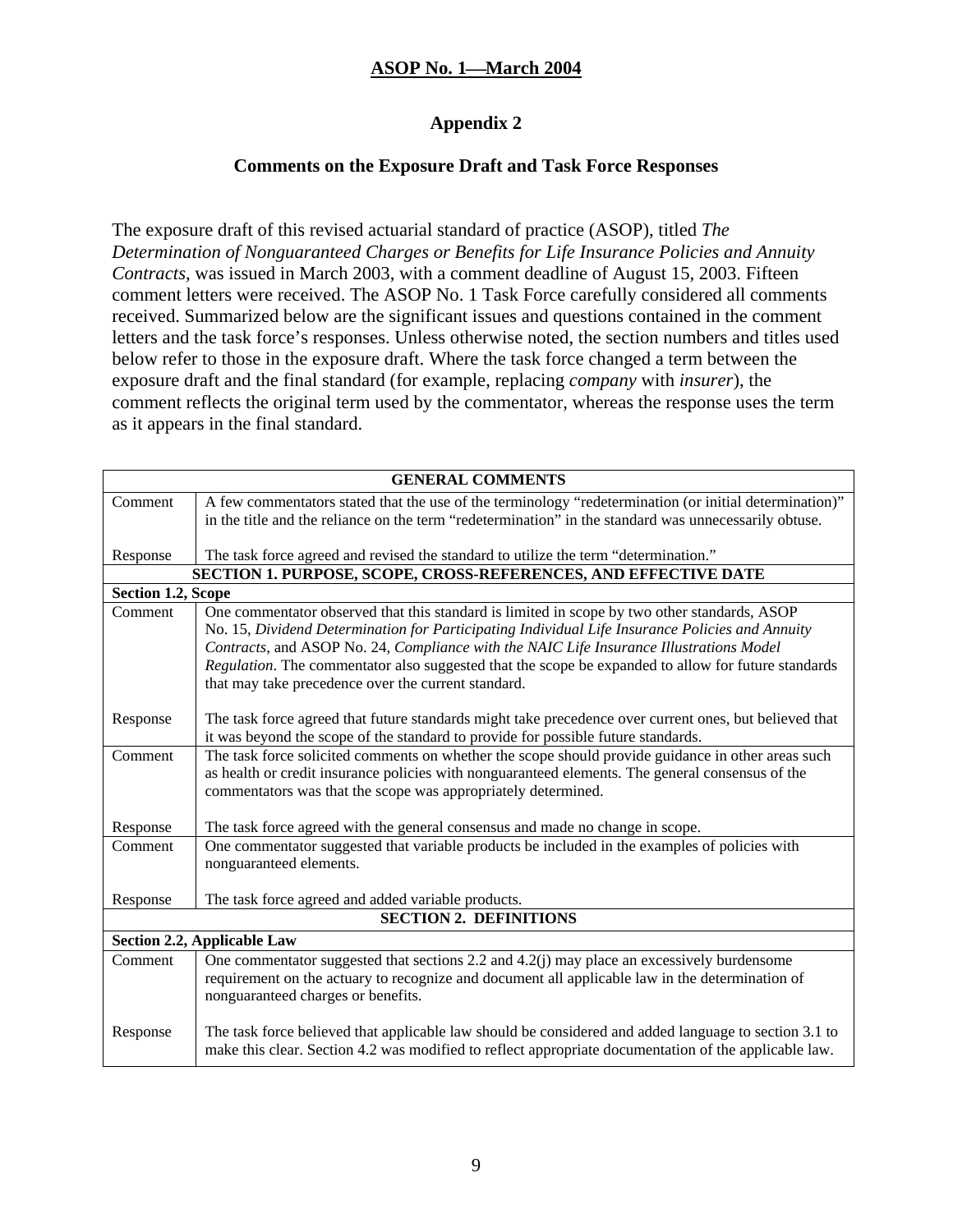| New section 2.3, Determination Policy and section 2.4, Policy (now section 2.5) |                                                                                                                                                                                                                                                                                                                                                                             |  |
|---------------------------------------------------------------------------------|-----------------------------------------------------------------------------------------------------------------------------------------------------------------------------------------------------------------------------------------------------------------------------------------------------------------------------------------------------------------------------|--|
| Comment                                                                         | One commentator questioned the dual usage of the word "policy." The standard utilizes the term to<br>refer to life insurance policies (contracts) and to refer to the determination policy of the company. The<br>commentator suggested that the dual usage might be confusing.                                                                                             |  |
| Response                                                                        | The task force made clarifying changes to the standard to distinguish between the terms "policy" and<br>"determination policy." The term "policy" is used exclusively to refer to contracts of insurance while<br>the term "determination policy" is used exclusively to refer to the determination policy of the insurer.                                                  |  |
|                                                                                 | Section 2.3, Nonguaranteed Charge or Benefit (now section 2.4)                                                                                                                                                                                                                                                                                                              |  |
| Comment                                                                         | One commentator suggested that the examples of nonguaranteed charges or benefits be expanded to<br>include the "mortality and expense risk charge" commonly found in variable life products.                                                                                                                                                                                |  |
| Response                                                                        | The task force expanded the list to include expense charges.                                                                                                                                                                                                                                                                                                                |  |
|                                                                                 | Section 2.4, Policy (now section 2.5)                                                                                                                                                                                                                                                                                                                                       |  |
| Comment                                                                         | Several commentators suggested changes to this definition to improve the description of "group life<br>insurance and annuity certificates with nonguaranteed charges or benefits that operate in substantially<br>the same manner as individual life policies and individual annuity contracts with respect to<br>nonguaranteed charges or benefits."                       |  |
| Response                                                                        | There was clear support in the comments for including group life insurance and annuity certificates in<br>the definition of policy. However, there was no clear consensus on significant improvements to the<br>definition. After review, the task force concluded the original definition was most appropriate.<br>SECTION 3. ANALYSIS OF ISSUES AND RECOMMENDED PRACTICES |  |
|                                                                                 |                                                                                                                                                                                                                                                                                                                                                                             |  |
|                                                                                 | Section 3.1, Advice on Redetermination Policy (now titled Advice on Determination Policy)                                                                                                                                                                                                                                                                                   |  |
| Comment                                                                         | A few commentators stated that there was insufficient guidance in this section as to what the actuary<br>should consider in advising the company on determination policy. Comments included various<br>suggestions for items to be added to the list of company objectives.                                                                                                 |  |
| Response                                                                        | The task force considered changes but determined that "stated marketing, financial, and other<br>objectives" was sufficiently broad and flexible for guidance. The task force, however, added an<br>additional sentence to provide for consideration of legal and regulatory requirements.                                                                                  |  |
|                                                                                 | Section 3.2, Redetermination of Nonguaranteed Charges or Benefits (now titled Determination of                                                                                                                                                                                                                                                                              |  |
|                                                                                 | <b>Nonguaranteed Charges or Benefits)</b>                                                                                                                                                                                                                                                                                                                                   |  |
| Comment                                                                         | One commentator suggested that the standard should provide guidance on the impacts of capital gains<br>and losses on nonguaranteed charges or benefits.                                                                                                                                                                                                                     |  |
| Response                                                                        | The task force believed that section 3.3 gives the actuary appropriate flexibility to address capital<br>gains and losses.                                                                                                                                                                                                                                                  |  |
|                                                                                 | Section 3.5, Illustrations Not Subject to ASOP No. 24 (now titled Nonguaranteed Charges or Benefits Used in                                                                                                                                                                                                                                                                 |  |
| <b>Illustrations</b> )                                                          |                                                                                                                                                                                                                                                                                                                                                                             |  |
| Comment                                                                         | Several commentators questioned the clarity and objective of treating the determination of illustrated<br>nonguaranteed elements the same as the determination of nonguaranteed elements.                                                                                                                                                                                   |  |
| Response                                                                        | The task force clarified the section.                                                                                                                                                                                                                                                                                                                                       |  |
| Comment                                                                         | One commentator recommended that a statement be added that anticipated experience should not<br>reflect any assumed improvement beyond the current date.                                                                                                                                                                                                                    |  |
| Response                                                                        | This ASOP applies only to illustrations that are not subject to ASOP No. 24. The task force was not<br>aware of any requirement such as that proposed by the commentator with respect to such illustrations.                                                                                                                                                                |  |
| Comment                                                                         | One commentator suggested the standard should provide guidance regarding the timing of conducting<br>tests of illustrated nonguaranteed charges or benefits.                                                                                                                                                                                                                |  |
| Response                                                                        | The task force discussed timing, but decided the actuary should have flexibility in this matter.                                                                                                                                                                                                                                                                            |  |